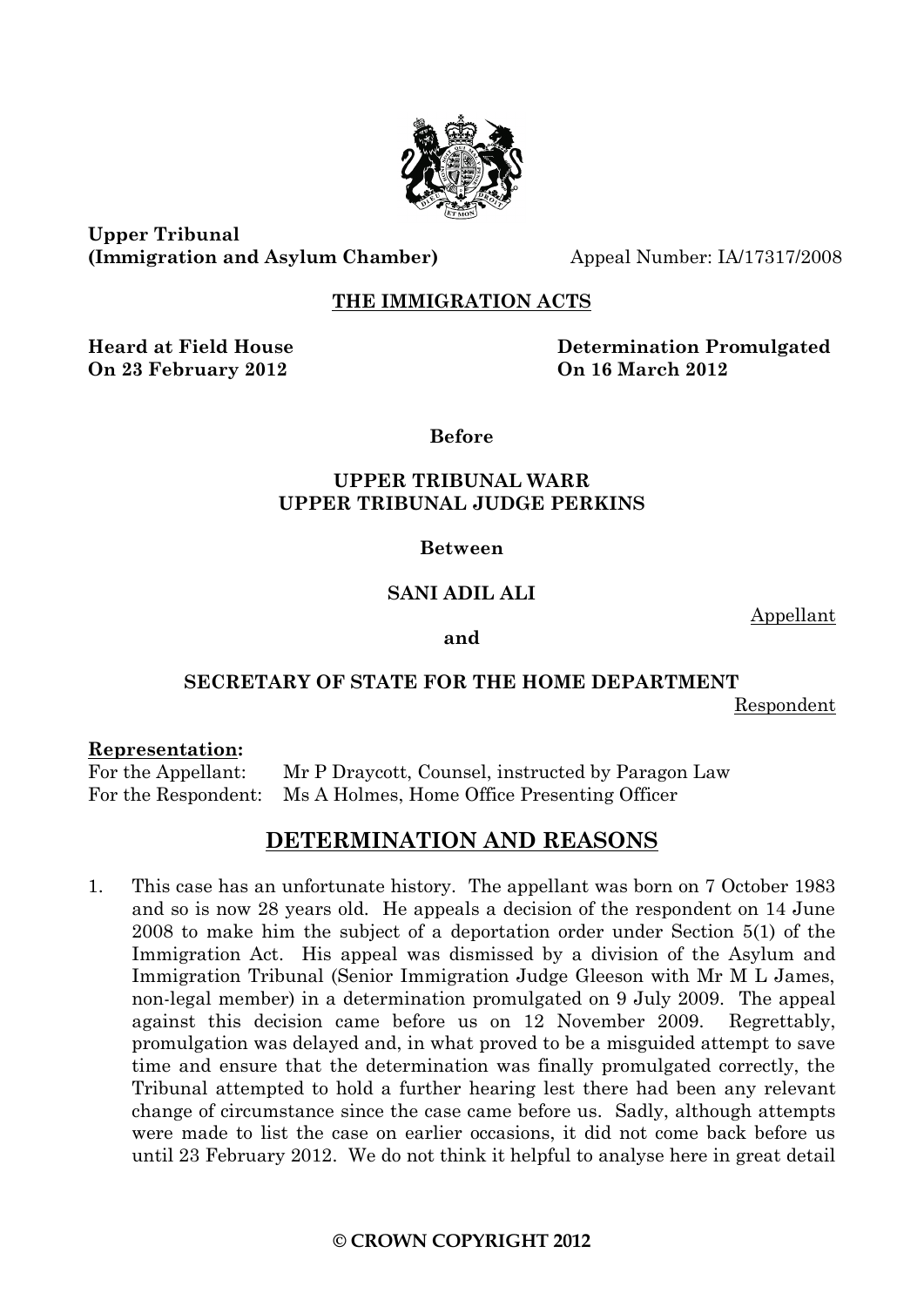why the appeal took so long to come back to the list. Suffice it to say that lessons have been learned.

- 2. It is, however, very important to emphasise that progress was made at the hearing on 12 November 2009. The appellant has been in the United Kingdom since 12 October 2003 and was recognised as a refugee on 17 February 2005. He is a citizen of Sudan. Before us, on 12 November 2009, Ms R Ashraf, who then represented the respondent, accepted that the appeal had to be allowed on human rights grounds. There had been no material change in the circumstances that had led to his being recognised as a refugee and the appellant could not be returned to Sudan even if by reason of his misbehaviour he was deprived of the protection of the Refugee Convention. It would be contrary to his rights under Article 3 of the European Convention on Human Rights to remove him and for that reason the appeal had to be allowed.
- 3. We note that the appellant was found to be from the Zaghawa tribe and there is now clear country guidance in **AA (Non-Arab Darfuris – relocation) Sudan CG [2009] UKAIT 00056** stating unequivocally that "all non-Arab Darfuris are at risk of persecution in Darfur and cannot reasonably be expected to relocate elsewhere in Sudan". Ms Ashraf's concession was no doubt considered and well informed because it is wholly in accordance with the later decision in **AA**.
- 4. We announced at that hearing that we would allow the appeal on Article 3 grounds and the unintended discourtesy in the delay in promulgating the final determination is to some extent mitigated by the fact that both parties knew that we were going to allow the appeal.
- 5. The first Tribunal had originally promulgated a decision allowing the appeal on human rights grounds with reference to Article 3 but then issued a correction under the slip rule saying unequivocally that the appeal was dismissed on human rights grounds.
- 6. One of the reasons given for ordering reconsideration was that the clear amendment of the determination to show that the appeal was dismissed on human rights grounds did not fit in well with the substance of the determination.
- 7. Mr Draycott had prepared very extensive amended grounds in support of the application for review or reconsideration and these served as his skeleton argument. There he contended that the decision to dismiss the appeal on human rights grounds could not be reconciled with the established findings about the appellant's history in Sudan and the existing country guidance. We agree with the thrust of these points and, as indicated above, we allow the appeal on human rights grounds.
- 8. Nevertheless, as the appellant made clear on the earlier occasion, he wished to challenge the decision to make him the subject of a deportation order. He said he could not be deported because he was a refugee and the contentious point in this appeal is whether the appellant has lost his entitlement to international protection as a refugee by reason of his criminal behaviour. It is the respondent's case that the appellant has lost protection because his conduct has brought him within the scope of Article 33(2) of the Refugee Convention.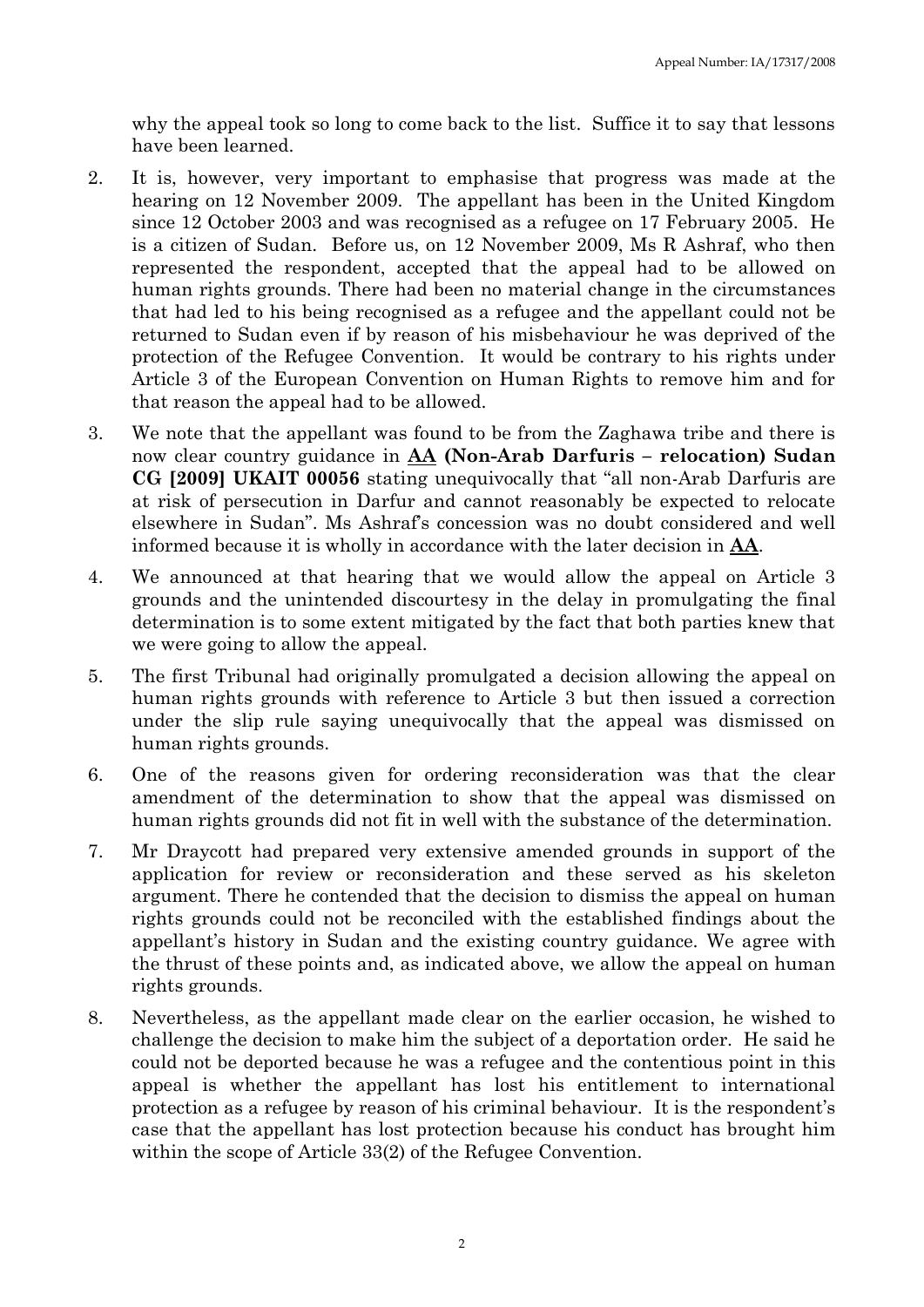9. We set out below the terms of Article 33(2) of the 1951 Convention Relating to the Status of Refugees. It says:

"The benefit of the present provision [permitting expulsion] may not, however, be claimed by a refugee whom there are reasonable grounds for regarding as a danger to the security of the country in which he is, or who, having been convicted by a final judgment of a particularly serious crime, constitutes a danger to the community of that country."

10. This phrase is closely echoed in Article 14(4) of Council Directive 2004/83/EC which provides:

"Member States may revoke, end or refuse to renew the status granted to a refugee by a governmental, administrative, judicial or quasi-judicial body, when:

(a) [irrelevant]

(b) he or she, having been convicted by a final judgment of a particularly serious crime, constitutes a danger to the community of that Member State."

- 11. The appellant maintained that he had not been convicted of a "particularly serious crime" but even if he had he was not a "danger to the community" of the United Kingdom. The Tribunal, the appellant said, should not have concluded otherwise. It was the respondent's case that the appellant had committed a "particularly serious crime" and did constitute a "danger to the community" and that the Tribunal had been entitled to so find but if, contrary to the contention of the respondent, the Tribunal had not reached a lawful conclusion, then the same decision should have been reached on the evidence before it.
- 12. As far as we are aware the key phrases "particularly serious crime" and "danger to the community" are not the subject of statutory or other binding definition. However, although not defined, by reason of section 72 of the Nationality, Immigration and Asylum Act 2002, a person is presumed to have been convicted by a final judgement of a particularly serious crime and to be a danger to the community of the United Kingdom if he is convicted in the United Kingdom of an offence and sentenced to a period of imprisonment of at least two years. Plainly this presumption applies in this case. However in **IH (S72: "particularly serious crime") Eritrea [2009] UKAIT 00012** the Tribunal concluded that, in order to ensure that the Nationality, Immigration and Asylum Act 2002 was consistent with Article 21.2 of the EU Qualification Directive (Council Directive 2004/83/EC) the presumptions in Section 72 must be read as being rebuttable. Although it still remains on the respondent to prove that the appellant is outside the protection of the Convention or Qualification Directive the appellant bears an evidential burden of proving that his conduct does not exclude him. In other words, he must raise the issue and give some credible evidence to support it before it has to be considered.
- 13. We wish to emphasis that we are considering here if the appellant's conduct comes within the meaning of words used in a very particular sense in a Directive of the European Parliament. Whether or not the appellant's behaviour is described properly as a "particularly serious crime" within the meaning of the Directive, it is plain that the appellant has been convicted of a truly appalling crime because, on 26 October 2005 at the Crown Court sitting at Sheffield, H.H.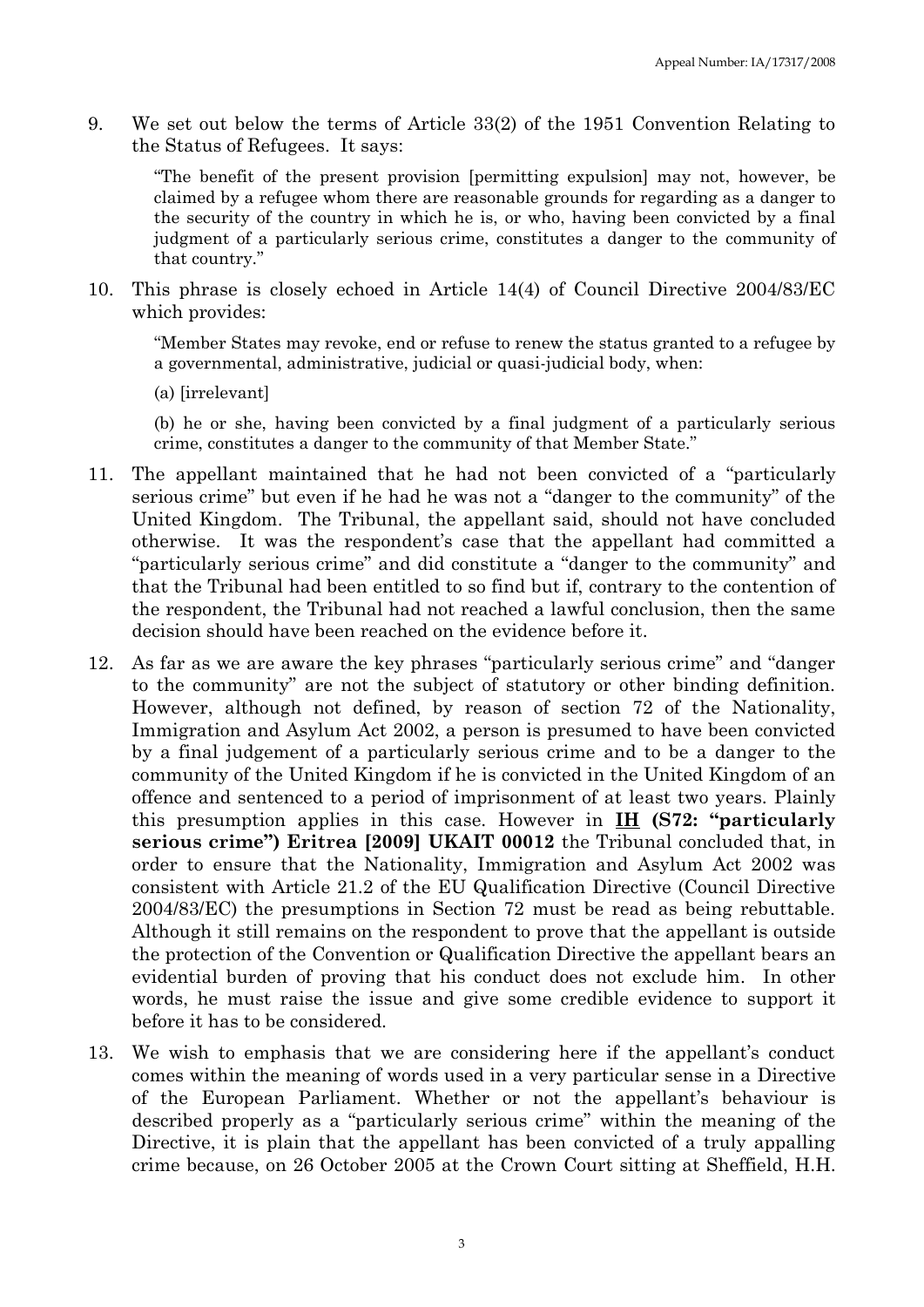Judge Murphy QC sentenced the appellant to three years imprisonment for his part in the rape of a 12 year old girl.

- 14. The learned sentencing judge drew a sharp distinction between this appellant's criminal activities and that of his co-accused. Indeed, in the case of the coaccused the sentencing judge said "These were particularly serious offences". Mr Draycott was thus able to argue that the sentencing judge did not regard this appellant's conduct as "particularly serious". As a matter of linguistic construction the argument is appealing but we are not persuaded that Judge Murphy had Article 33(2) in his mind and so it does not follow that he was making the distinction relied upon by Mr Draycott.
- 15. The mitigating points noted for this appellant were his guilty plea, so that he was not party to making his victim relive her experiences in court under public scrutiny and legal challenge, and the fact that he had not taken part in any coercion. The victim had had a very troubled life and had been corrupted by others before her dealings with the appellant. Nevertheless, Judge Murphy said:

"I regard each of you as a potential danger to young girls and so each of you will be banned for the rest of your life from ever taking up a job which involves working with children under 16. Also because of the offences of which you have been convicted -- or in your case, Ali, pleaded guilty to -- and in the light of the sentences that I am bound to pass on you, you will each be subject to the requirements to comply with the Sex Offenders Register for the rest of your lives or as long as you live in this country."

- 16. We understand the requirement to sign the Sex Offenders' Register to be a statutory obligation that follows when a sentence exceeds a certain length and does not indicate any act of discretion or additional disapproval on the part of the trial judge. We do not find that it adds to the statutory presumption that this appellant has committed a serious crime and is a danger. The view that the appellant is a "potential danger to young girls" is a considered view and is something that we have to consider expressly.
- 17. Mr Draycott relied particularly on the decisions in **Betkhoshabeh v Minister for Immigration and Multicultural Affairs [1998]** and **Minister for Immigration and Multicultural Affairs v Betkhoshabeh [1999] FCA 980 (20 July 1999)**. We do not think it necessary to consider these cases in great detail because we do not find the principle advanced by Mr Draycott to be controversial. There are very few crimes that are always "particularly serious" within the meaning of the Directive. Possible exceptions are crimes against humanity but not the kind of offence alleged here. Although the name of the offence is a pointer to its severity each case must be looked at on its own facts before deciding if the appellant did commit a "particularly serious crime".
- 18. Mr Draycott showed us extracts from "Archbold: Criminal Pleading, Evidence and Practice" showing that that the normal starting point for determining the sentence for an offence of rape of child was ten years imprisonment. This, of course, was the sentence imposed on the appellant's co-accused. Even allowing for the usual one third reduction for remorse shown by a guilty plea, the trial judge regarded this appellant's criminality as deserving less than half the punishment imposed on his co-accused. We regard the sentence of three years'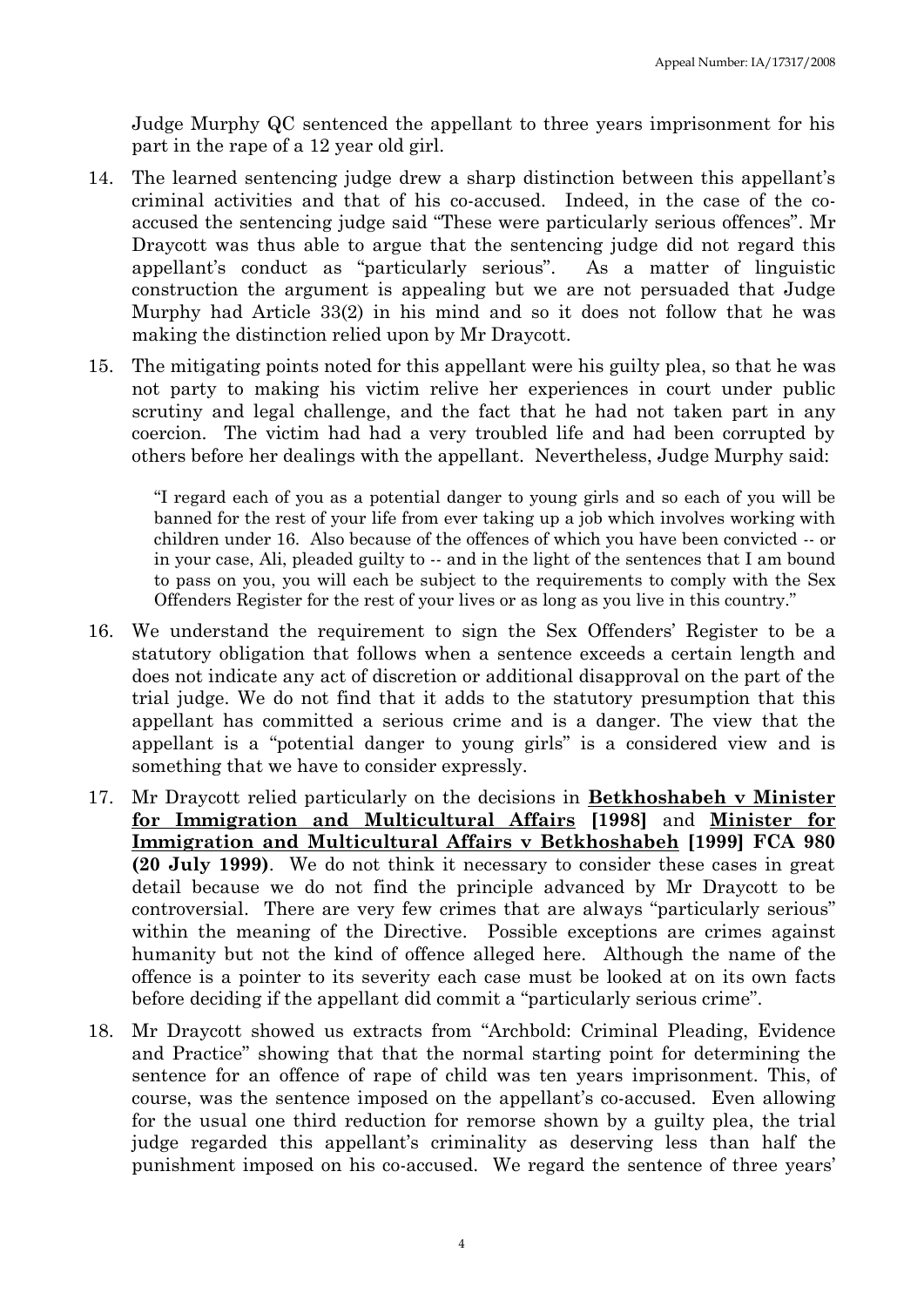imprisonment as surprisingly light for raping a minor. However, there are remedies which can be used by the Attorney General if the sentencing judge is unduly lenient. We are confident that we would have been told if there had been any successful attempt to challenge the sentence. If we may respectfully say so, sentencing people for offences of this kind is within the common experience of judges in the Crown Court. They can be expected to do it responsibly and in accordance with established guidelines. We proceed on the basis that the appellant's sentence was just punishment for his crime. It is plain that this appellant's conduct was found by the appropriate Tribunal to be not as bad as that of his co-accused.

- 19. Mr Draycott's first substantial challenge to the determination was that the Tribunal had not shown that it was prepared to entertain the possibility that a conviction for rape of a child was not a "particularly serious crime" within the specialised and particular meaning of that phrase in the relevant instruments. He said that the Tribunal had not anywhere acknowledged the jurisprudence pointing out that no offences or few offences are "particularly serious" per se. Not without some hesitation we find we agree with Mr Draycott on this point. The determination does read as though it were assumed that the appellant had committed a "particularly serious crime". It was said that Mr Draycott had conceded before the Tribunal that rape was defined in a statutory incident as a "serious offence" but we can find no express consideration of the factors that elevate this offence from being a serious offence to being a particularly serious offence. We think the Tribunal erred by not dealing with this point expressly.
- 20. However, we say immediately that although we find the reasoning insufficient and so set aside the finding of the Tribunal that the appellant committed a particularly serious crime, we have no hesitation at all in concluding ourselves that this appellant did commit a particularly serious crime. Ms Holmes made a particularly effective submission on this point. She said that the appellant had been unfairly advantaged by the company that he kept. Although there is a clear distinction to be made between his criminality and that of his co-accused, there is no escaping the fact that this appellant took advantage of a vulnerable and damaged child in a particularly reprehensible way.
- 21. As indicated above, we do not find that the sentencing judge decided that this appellant has not committed a "particularly serious crime" within the meaning of the phrase in the Directive before he began explaining the sentence of the coaccused with the words "these were particularly serious offences". Much as we recognise that the considerations necessary for the just sentencing of criminal behaviour is within the ordinary experience of the Crown Court, we find that considering the operation of Council Directive of 29 April 2004 (2004/8s/EC) (Refugee Status) is not within the ordinary experience of the Crown Court and, in the absence of anything in the sentencing remarks to suggest that the judge had in mind the terms of the Directive we do not accept that the judge intended to distinguish the offender in the way suggested by Mr Draycott.
- 22. In an area that appears to be free of any kind of objective definition, even though we remind ourselves that the most serious sounding offences are not always anywhere near as grave as they sound, we are persuaded that this appellant's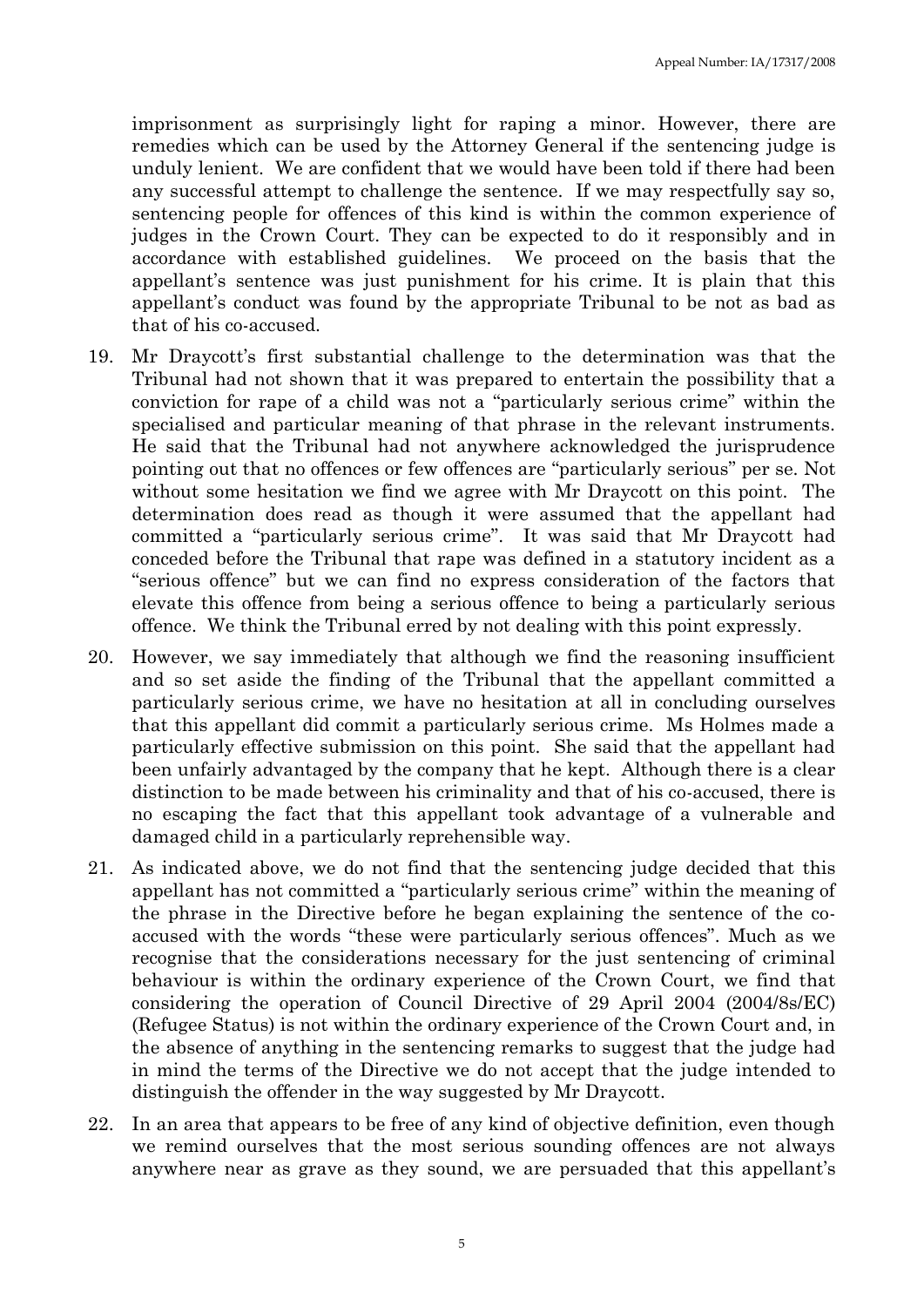criminal behaviour should be described properly as "particularly serious" such as to exclude him from international protection and we so find.

- 23. However, that is not the end of the matter. Before the appellant is excluded from protection, he must also be shown to be a "danger to the community". It is the appellant's case that he has rebutted the presumption that he is a danger to the community by reason of his attitude to his offence as shown by his response to courses and programmes whilst in custody.
- 24. It is here that we respectfully find the Tribunal's decision particularly hard to follow. The Tribunal looked at the evidence about the appellant's attitude towards his offences and treatment in prison and participation in various programmes scrupulously. The picture emerges of a young man who did all that was required of him. He faced up to his responsibilities and indicated an intention to behave himself in the future. It does not concern us unduly that Probation Officers found the appellant presented some risk to young people. In our experience it would be unusual for a Probation Officer to say that a convicted defendant presented no risk of re-offending whatever that offence might be. We accept that a person with a proclivity for raping children would be likely to be a danger to the community. We do not see how such a finding can be made against a person with one relevant conviction who has taken advantage of guidance intended to prevent re-offending.
- 25. We accept that the appellant committed the offence when heavily under the influence of alcohol. The Tribunal noted at paragraph 34 that the Offender Assessment completed on 14 September 2007 showed the appellant not to have problems with alcohol. He was willing to take part in programmes that were suitable for him to address his offending. At paragraph 34 the Tribunal said:

"The risk of reconviction was now considered to have reduced while the appellant was on licence from 43 out of a possible 168 to just 9."

- 26. We do not see how it can be deduced properly from this evidence that the appellant presents a danger to the community. Rather the evidence points to someone who having had his first experience of custody has faced up to his responsibilities and taken advantage of the opportunities presented by society to help him live industriously and decently. We cannot see how the Tribunal concluded rationally that the theoretical possibility of the appellant committing offences against children or at all can, in his case, be elevated to the point that be becomes a danger to the community.
- 27. We remind ourselves that the sentencing judge prohibited this appellant from ever working with children because he is a potential danger to young girls. The key word is "potential". The judge made an order because of extreme caution on is part. We can only find that the appellant is not entitled to be a refugee if we conclude that he is a danger. We find this must mean more than finding that he might offend again and, on the evidence before us, we find it unlikely that he will offend again.
- 28. We do note that on 21 October 2010 directions were sent out inviting the parties to serve further material. We think the respondent in this case is probably in a better position than anyone else in the United Kingdom other than the appellant